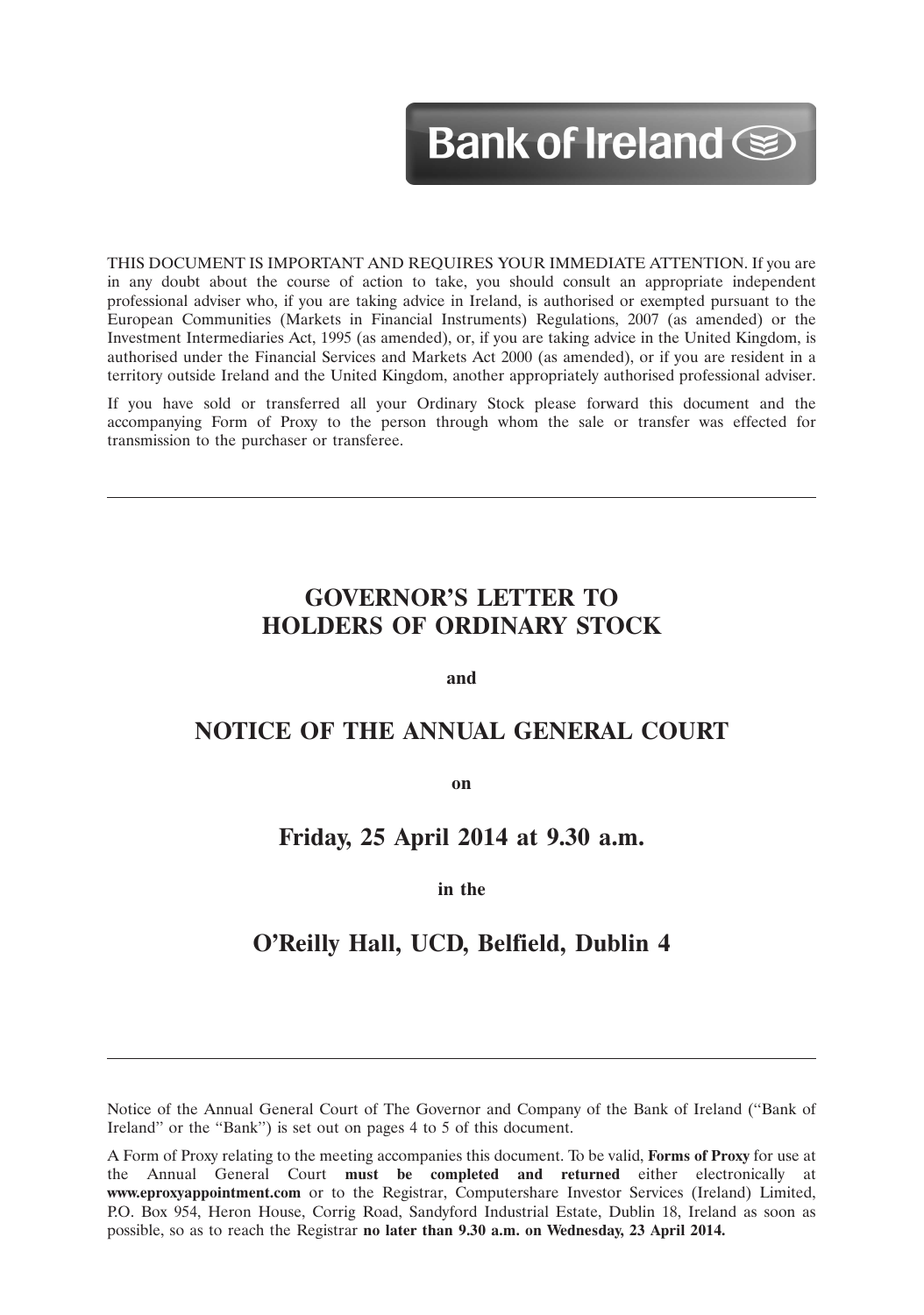# Bank of Ireland Separate

Governor **Bank of Ireland** 40 Mespil Road Dublin 4

12MAR201310073563

21 March 2014

Dear Stockholder,

Notice of the Annual General Court (''AGC'') to be held at 9.30 a.m. on Friday, 25 April 2014, in the O'Reilly Hall, UCD, Belfield, Dublin 4 is set out on pages 4 to 5 of this document.

The following resolutions will be proposed at the AGC. I will comment on the resolutions as follows:

**Resolution 1** to consider the Report of the Directors, the Auditors' Report and the Accounts for the year ended 31 December 2013.

**Resolution 2** to consider the Report on Directors' Remuneration as set out on pages 154 to 164 of the Annual Report for the year ended 31 December 2013.

**Resolutions 3(i)—(ii)** relate to the election and the re-election of Directors as outlined below.

In accordance with the UK Corporate Governance Code, which recommends the annual re-election of Directors and subject to the Bank's Bye-Laws, all Directors are retiring at the AGC, with the exception of Tom Considine and Joe Walsh, who were nominated to the Court by the Minister for Finance.

**Brad Martin was co-opted to the Court on 23 July 2013 and, being eligible, is offering himself for election. The following Directors, being eligible, are offering themselves for re-election: Kent Atkinson, Richie Boucher, Pat Butler, Patrick Haren, Archie Kane, Andrew Keating, Patrick Kennedy, Davida Marston, Patrick Mulvihill, Patrick O'Sullivan and Wilbur L. Ross Jr.**

A biographical note in respect of each Director standing for election or re-election is contained on pages 146 to 152 in the Annual Report.

Following evaluation, the Court has concluded that each Director standing for election and re-election makes a valued contribution to the deliberations of the Court, continues to be effective and demonstrates continuing commitment to their role.

**Resolution 4** seeks the usual authority from Stockholders to enable the Directors to fix the remuneration of the Auditors.

Apart from the ordinary business outlined above, there are five items of special business as follows:

#### **Resolution 5—Renewal of authority to re-issue units of stock**

Resolution 5 seeks to determine the re-issue price range at which stock purchased and held as treasury stock may subsequently be re-issued off-market. In accordance with Bye-Law 41, the minimum re-issue price of treasury stock for the purposes of any scheme (as defined in Bye-Law 41) will be the issue price provided for in such scheme and in all other circumstances the minimum re-issue price of treasury stock will be 95% of the average closing price of the stock on the Irish Stock Exchange for the five business days immediately preceding the day on which the stock is re-issued. The maximum re-issue price of treasury stock will be 120% of the average closing price of the stock on the Irish Stock Exchange for the five business days immediately preceding the day on which the stock is re-issued.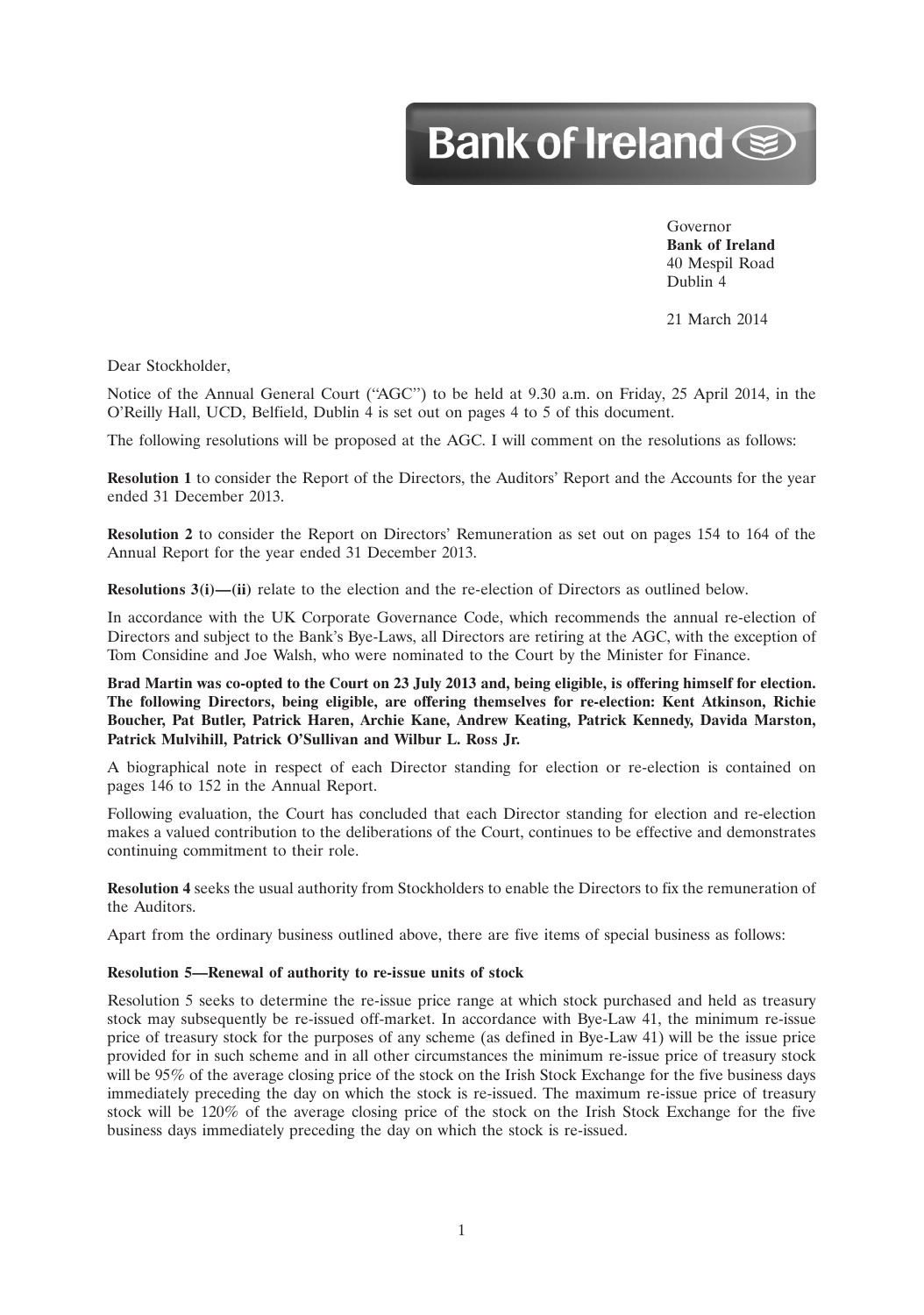The authority being sought will, if granted, remain in force until 24 October 2015 or the date of the AGC in 2015, whichever is the earlier, unless previously varied or renewed in accordance with company law.

#### **Resolution 6 and Resolution 7—Renewal of authority to allot Ordinary Stock on a non-pre-emptive basis**

Under resolution 6, the Directors are seeking authority to allot up to the equivalent of 5% of the issued Ordinary Stock *for cash* on a non-pre-emptive basis (i.e. other than on a pro rata basis to Stockholders). This approximates to a nominal amount of  $\epsilon$ 80 million.

Under resolution 7, the Directors are seeking authority to allot and issue Ordinary Stock *otherwise than for cash*. This authority shall be for a nominal amount not exceeding, at the date of the passing of the resolution, the lesser of 10% of the issued Ordinary Stock or the authorised but unissued Ordinary Stock in the capital of the Bank.

As a result of the passing of these resolutions, Stockholders will have granted two distinct and separate authorisations empowering the Directors to allot and issue Ordinary Stock on a non-pre-emptive basis.

The authorities being sought, if granted, will remain in force until 24 July 2015 or the date of the AGC in 2015, whichever is the earlier. **There are currently no plans to issue any Ordinary Stock on foot of either of these authorisations.**

## **Resolution 8—Authority to Allot Ordinary Stock on Conversion or Exchange of Additional Tier 1 Contingent Equity Conversion Notes**

Under Resolution 8, the Directors are seeking a general authority in the terms of the resolution to issue Additional Tier 1 Contingent Equity Conversion Notes (''AT1 ECNs'') and to allot Ordinary Stock issued upon conversion or exchange of AT1 ECNs without first offering them to existing Stockholders. If passed, this resolution will authorise the Directors to issue AT1 ECNs and in the event of conversion of AT1 ECNs to allot Ordinary Stock on a non-pre-emptive basis up to an aggregate nominal amount of 3,500,000,000 units of Ordinary Stock which approximates to 11% of the issued Ordinary Stock of the Bank as at 14 March 2014, the last practicable date before the publication of this document.

The authority sought in this resolution will provide the Directors with a degree of flexibility to comply with, or maintain compliance with, regulatory capital requirements or targets applicable to the Bank or its subsidiaries (together the "Group").

AT1 ECNs are debt instruments that will convert or exchange the holder's claim into Ordinary Stock if a defined trigger event occurs. This trigger event will be defined in the terms and conditions of any future issuance but is expected to reference the Group's Common Equity Tier 1 (''CET1'') capital ratio. If the CET1 ratio falls below a specified level, the instrument will convert to Ordinary Stock. A non-viability event may also lead to a conversion or exchange of the AT1 ECNs into Ordinary Stock.

The authority being sought will, if granted, remain in force until 24 July 2015 or the date of the AGC in 2015, whichever is the earlier, unless previously varied or renewed in accordance with company law. It is in addition to the authorities sought in Resolutions 6 and 7.

# **Resolution 9—Renewal of authority to call an Extraordinary General Court on 14 days' notice for the passing of an ordinary resolution**

Resolution 9, if passed, will maintain the existing authority in the Bye-Laws which permits the Bank to convene an Extraordinary General Court on 14 clear days' notice in writing, where the purpose of the meeting is to consider an ordinary resolution.

## **Recommendation**

The Directors believe that the above resolutions proposed to the AGC are in the best interests of the Bank and its Stockholders as a whole and accordingly recommend that you vote in favour of them, as they intend to do in respect of their own beneficial holdings amounting to 1,113,614 units of Ordinary Stock.

## **Action to be taken**

You will find a Form of Proxy accompanying this document for use in connection with the AGC. The Form of Proxy (together with any power of attorney or other authority under which it is executed, or a notarially certified copy thereof) should be completed and returned as soon as possible to the Registrar,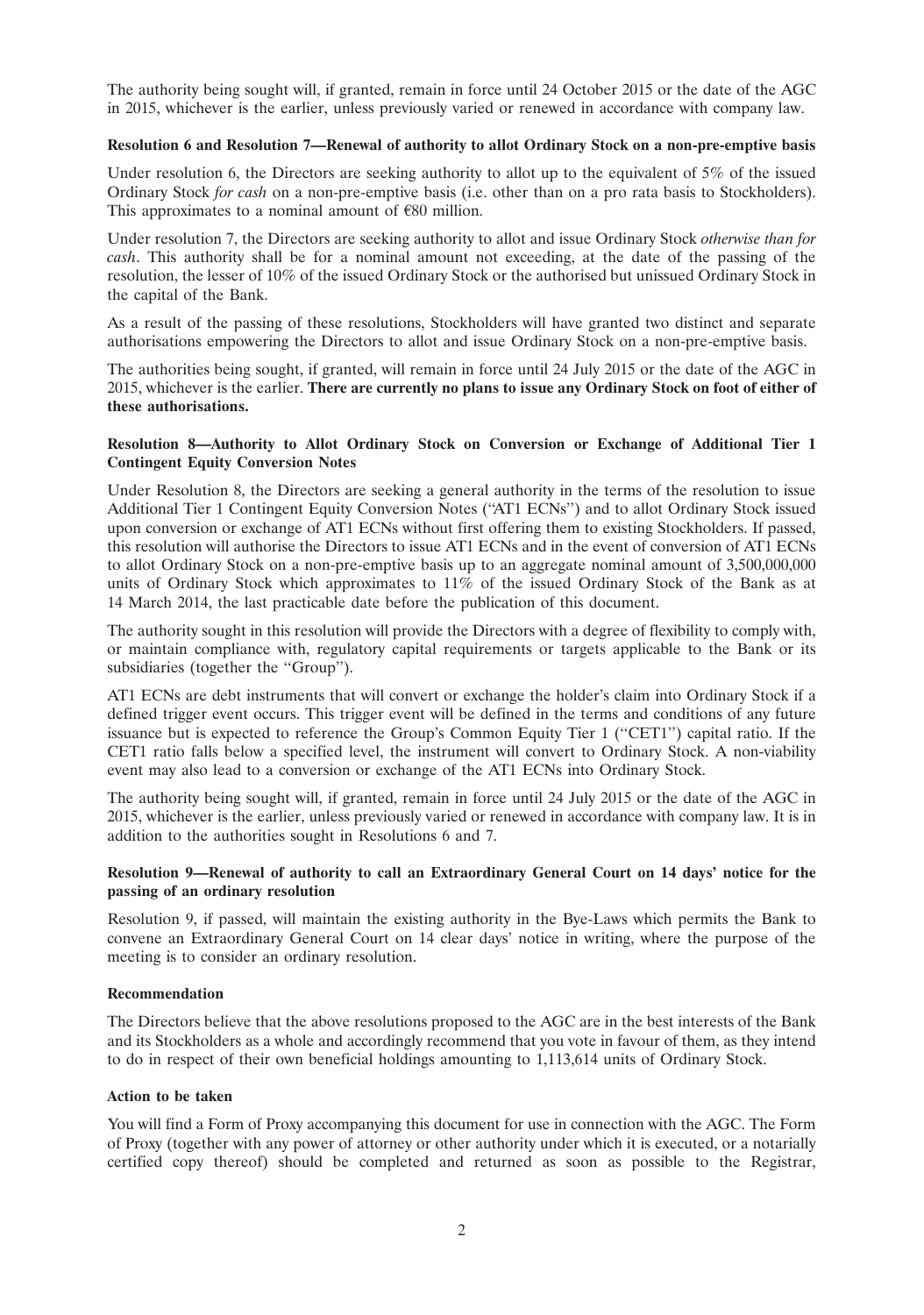Computershare Investor Services (Ireland) Limited, P.O. Box 954, Heron House, Corrig Road, Sandyford Industrial Estate, Dublin 18, Ireland, or by submitting your proxy details electronically at **www.eproxyappointment.com** and in any event, in order to be valid, so as to arrive not later than 9.30 a.m. on Wednesday, 23 April 2014. Stockholders voting electronically will need their 5-digit PIN Number, Stockholder Reference Number and the Control Number, which are all printed on the enclosed Form of Proxy. The appointment of a proxy will not preclude a Stockholder from attending and voting in person at the AGC.

If you would like to submit a question in advance of the AGC, please send it by email to **agcquestions@boi.com** or send it in writing with your Form of Proxy to the Registrar by no later than four business days in advance of the AGC. I will respond to questions raised at the meeting when the item of business to which they relate is under consideration by the meeting. Any other questions submitted that are not related to the business of the meeting will be responded to subsequently by an appropriate executive.

Finally, in the interests of protecting the environment and promoting efficiency in Bank of Ireland, I would ask you to consider electing, through our Registrar at **www.computershare.com/ie/ecomms**, to receive your Stockholder documentation on-line as soon as it is published on our website. As well as being speedier and less bulky, you can access some or all of the information at your convenience.

Stockholders who have consented or have been deemed to consent to receive the Annual Report and other stockholder communications electronically will receive notice of General Courts electronically.

**If you wish to attend the AGC, please detach your Attendance Card from your Form of Proxy and bring it with you to the meeting.**

Yours faithfully,

A. G. Kane

**Archie G Kane** Governor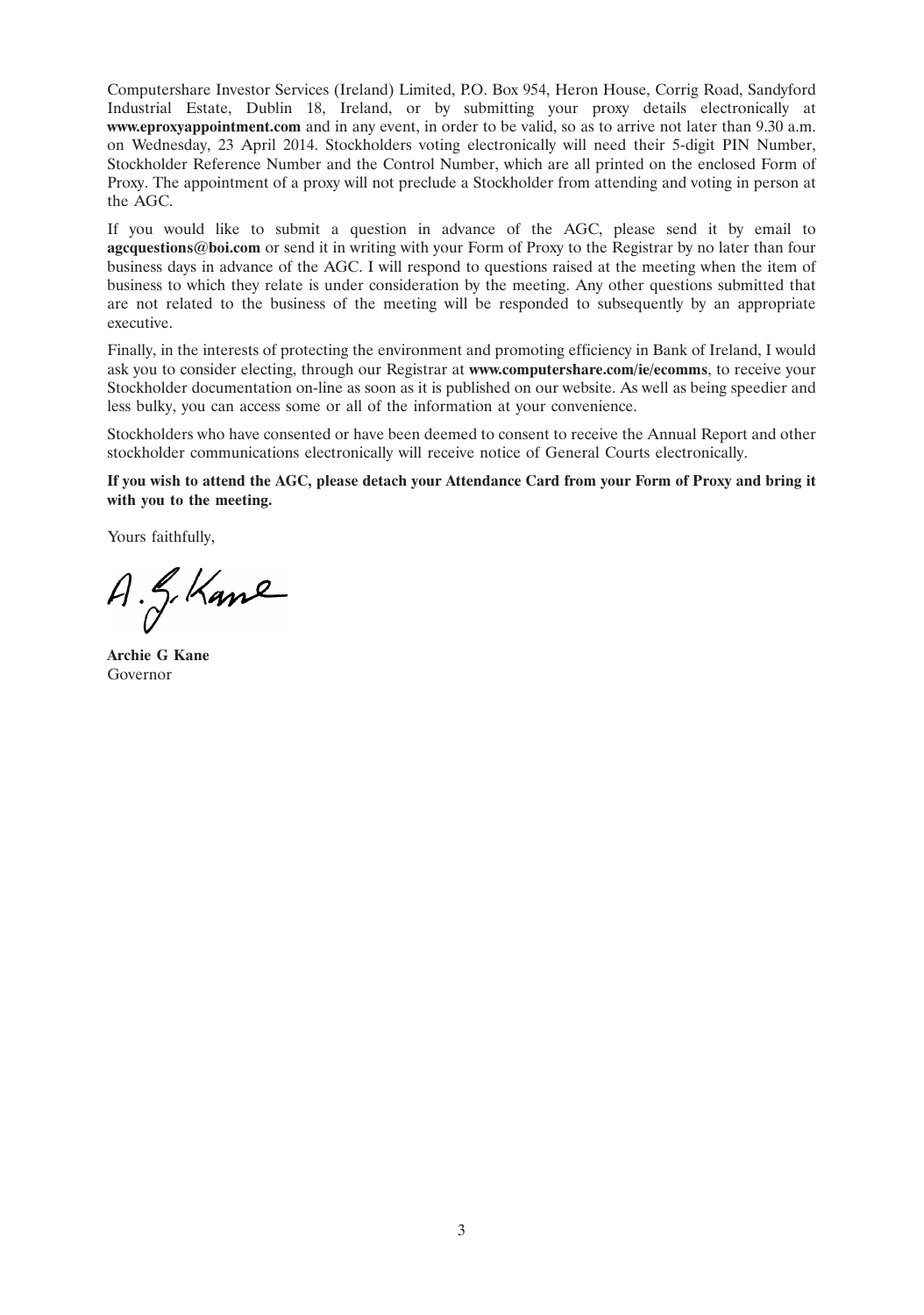#### **NOTICE OF THE ANNUAL GENERAL COURT**

**NOTICE IS HEREBY GIVEN that the Annual General Court (''AGC'') of The Governor and Company of the Bank of Ireland (the ''Bank'') will be held on Friday, 25 April 2014, at 9.30 a.m. in the O'Reilly Hall, UCD, Belfield, Dublin 4 for the following purposes:**

#### **ORDINARY BUSINESS**

- 1. To consider the Report of the Directors, the Auditors' Report and the Accounts for the year ended 31 December 2013.
- 2. To consider the Report on Directors' Remuneration for the year ended 31 December 2013.
- 3. (i) To elect Brad Martin a Director of the Court.
	- (ii) To re-elect the following Directors, by separate resolutions:
		- (a) Kent Atkinson (g) Patrick Kennedy
		- (b) Richie Boucher (h) Davida Marston
		- (c) Pat Butler (i) Patrick Mulvihill
		- (d) Patrick Haren (j) Patrick O'Sullivan
		- (e) Archie Kane (k) Wilbur L. Ross Jr.
		- (f) Andrew Keating

- 
- 

*Biographical information in respect of each Director is provided on pages 146 to 152 in the Annual Report.*

4. To authorise the Directors to fix the remuneration of the Auditors.

#### **SPECIAL BUSINESS**

5. To consider and, if thought fit, pass the following resolution as a special resolution:

''THAT, for the purposes of Section 209 of the Companies Act, 1990 (the ''1990 Act''), the re-issue price range at which any units of treasury stock for the time being held by the Bank may be re-issued off-market shall be determined in accordance with Bye-Law 41 of the Bye-Laws of the Bank.

This resolution shall take effect and the authority hereby conferred shall be effective immediately and shall expire at the close of business on **24 October 2015** or on the date of the next Annual General Court of the Bank in 2015, whichever is the earlier, unless previously varied or renewed in accordance with the provisions of Section 209 of the 1990 Act.''

6. To consider and, if thought fit, pass the following resolution as a special resolution:

''THAT the Directors be and are hereby generally empowered to issue, allot, grant options over or otherwise dispose of Ordinary Stock of the Bank for cash on a non-pre-emptive basis (including the issue of securities convertible into Ordinary Stock) or to agree to do any of the foregoing acts;

PROVIDED THAT the power conferred by this resolution shall:

- (i) be limited to the issue, allotment, grant of options over or other disposal of Ordinary Stock of a nominal amount of  $E80$  million; and
- (ii) expire on **24 July 2015** or on the date of the Annual General Court of the Bank in 2015, whichever is the earlier; and

PROVIDED FURTHER THAT any Ordinary Stock which may be issued pursuant to any employee stock issue or stock option scheme approved by a General Court shall be disregarded for the purpose of both the maximum limit and the expiry date set out above.''

7. To consider and, if thought fit, pass the following resolution as a special resolution:

''THAT the Directors be and are hereby generally empowered to issue, allot, grant options over or otherwise dispose of Ordinary Stock of the Bank otherwise than for cash on a non-pre-emptive basis (including the issue of securities convertible into Ordinary Stock) or to agree to do any of the foregoing acts;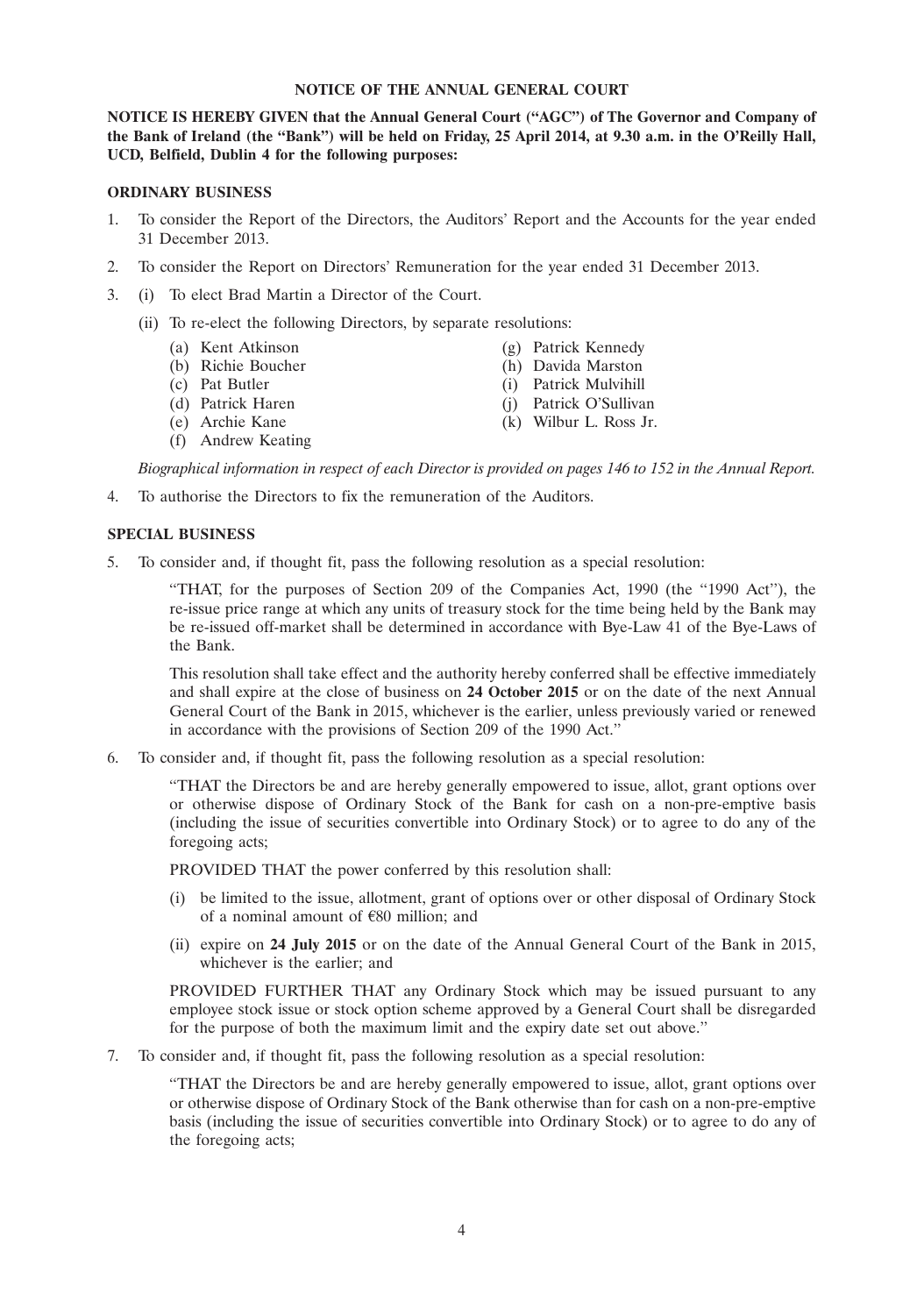PROVIDED THAT the power conferred by this resolution shall:

- (i) be limited to the issue, allotment, grant of options over or other disposal of Ordinary Stock of a nominal amount, at the date of the passing of the resolution, of the lesser of 10% of the issued Ordinary Stock or the authorised but unissued Ordinary Stock in the capital of the Bank; and
- (ii) expire on **24 July 2015** or on the date of the Annual General Court of the Bank in 2015, whichever is the earlier; and

PROVIDED FURTHER THAT any Ordinary Stock which may be issued pursuant to any employee stock issue or stock option scheme approved by a General Court shall be disregarded for the purpose of both the maximum limit and the expiry date set out above.''

8. To consider and, if thought fit, pass the following resolution as a special resolution:

''That in addition to the authority granted by resolutions 6 and 7, the Directors be and are hereby generally empowered to issue, allot, grant options over or otherwise dispose of, for cash or non-cash consideration on a non-pre-emptive basis:

- (a) Additional Tier 1 contingent equity conversion notes that automatically convert into or are exchanged for Ordinary Stock in the Bank in prescribed circumstances ("AT1 ECNs") where the Directors consider that such issuance of AT1 ECNs would be desirable in connection with, or for the purposes of, complying with or maintaining compliance with the regulatory capital requirements or targets applicable to the Bank and/or the Bank and its subsidiaries from time to time; and
- (b) Ordinary Stock pursuant to the conversion or exchange of AT1 ECNs,

or to agree to do any of the foregoing acts, PROVIDED THAT the power conferred by this resolution shall:

- (i) be limited to the issue, allotment, grant of options over or other disposal of Ordinary Stock up to a maximum aggregate nominal amount of 3,500,000,000 units of Ordinary Stock and of AT1 ECNs convertible or exchangeable into Ordinary Stock up to such maximum aggregate nominal amount; and
- (ii) expire on 24 July 2015 or on the date of the Annual General Court of the Bank in 2015, whichever is the earlier but so that the Bank may make offers and enter into agreements before the authority expires which would or might require AT1 ECNs or Ordinary Stock to be issued or allotted or rights to subscribe for or to convert or exchange any security into Ordinary Stock to be granted after the authority expires and the Directors may allot stock or grant such rights under any such offer as if the authority had not expired.''
- 9. To consider and, if thought fit, pass the following resolution as a special resolution:

''THAT a General Court, other than an Annual General Court or a General Court called for the passing of a special resolution, may be called by not less than 14 clear days' notice in writing in accordance with Bye-Law 47 (b).''

**By Order Helen Nolan Group Secretary Bank of Ireland 40 Mespil Road Dublin 4 21 March 2014**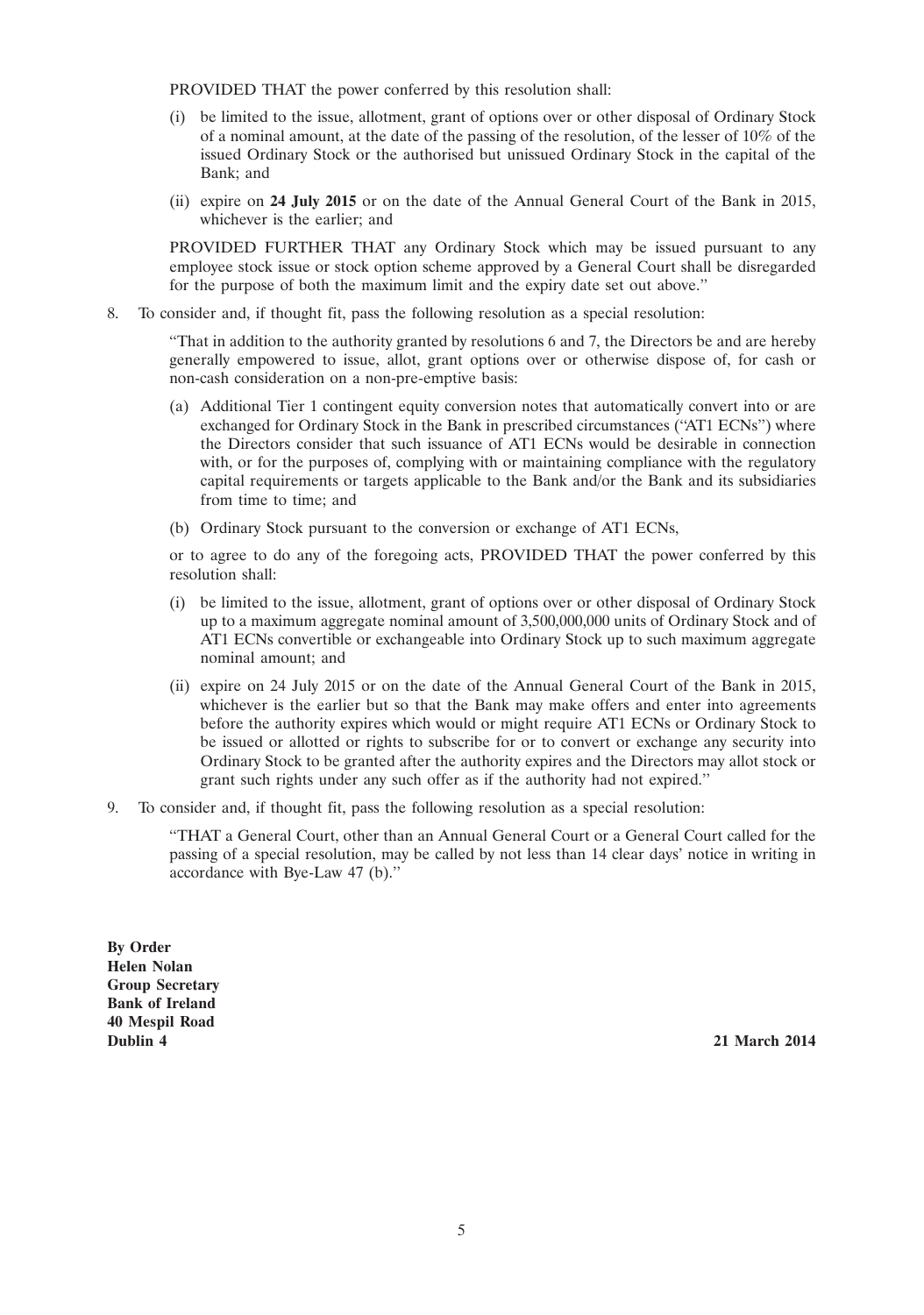# **Notes**

# **Entitlement to attend and vote**

- 1. Only those Stockholders who are holders of fully paid units of Ordinary Stock of the Bank and are registered on the Bank's register of members at:
	- 6 p.m. on 23 April 2014 (being the record date specified by the Bank for eligibility for voting pursuant to section 134A of the Companies Act 1963 and Regulation 14 of the Companies Act 1990 (Uncertificated Securities) Regulations, 1996); or
	- if the AGC is adjourned, at 6 p.m. on the day two days prior to the adjourned AGC

shall be entitled to participate and vote at the AGC.

# **Website giving information regarding the Annual General Court**

2. This AGC notice, details of the total number of shares and voting rights at the date of giving this notice, the documents to be submitted to the meeting, copies of any draft resolutions and copies of the forms to be used to vote by proxy are available on the Bank's website at: *www.bankofireland.com/ investor*.

# **Attending in person**

3. The AGC will be held at 9.30 a.m. If you wish to attend the AGC in person, you are recommended to attend at least 15 minutes before the time appointed for holding of the AGC to allow time for registration. Please bring the Attendance Card attached to your Form of Proxy and present it at the Stockholder registration desk before the commencement of the AGC.

# **Electronic Participation**

4. Stockholders can appoint a proxy and give voting instructions electronically by logging on to the website of the Bank's Registrar, Computershare Investor Services (Ireland) Limited: *www.eproxyappointment.com* Stockholders will need their 5-digit PIN Number, Stockholder Reference Number and Control Number, which you will receive on your Form of Proxy or via email if you have elected to receive stockholder communications electronically.

# **Voting by Corporate Representatives**

5. Any corporation sole or body corporate which is a member of the Bank may, by a document executed by or on behalf of such corporation sole or resolution of its Directors or other governing body of such body corporate, authorise such individual as it thinks fit to act as its representative at any General Court of the Bank.

Any individual so authorised shall not be entitled to appoint a proxy but shall otherwise be entitled to exercise the same powers on behalf of the corporation sole or body corporate which they represent as that representative could exercise if they were an individual member of the Bank present in person.

## **Appointment of proxies**

- 6. A Stockholder who is entitled to attend, speak, ask questions and vote at the AGC is entitled to appoint a proxy to attend, speak, ask questions and vote instead of him. A Stockholder may appoint more than one proxy to attend, speak, ask questions and vote at the AGC in respect of stock held in different securities accounts. A Stockholder acting as an intermediary on behalf of one or more clients may grant a proxy to each of its clients or their nominees provided each proxy is appointed to exercise rights attached to different stock held by that Stockholder. A proxy need not be a Stockholder of the Bank. If you wish to appoint more than one proxy then please contact the Bank's Registrar, Computershare Investor Services (Ireland) Limited, on +353 1 247 5414 or via electronic means by sending an email to the Registrar at *clientservices@computershare.ie*
- 7. A Form of Proxy for use by Stockholders is enclosed with this Notice of AGC (or is otherwise being delivered to Stockholders). Completion of a Form of Proxy (or submission of proxy instructions electronically) will not prevent a Stockholder from attending the AGC and voting in person should they wish to do so.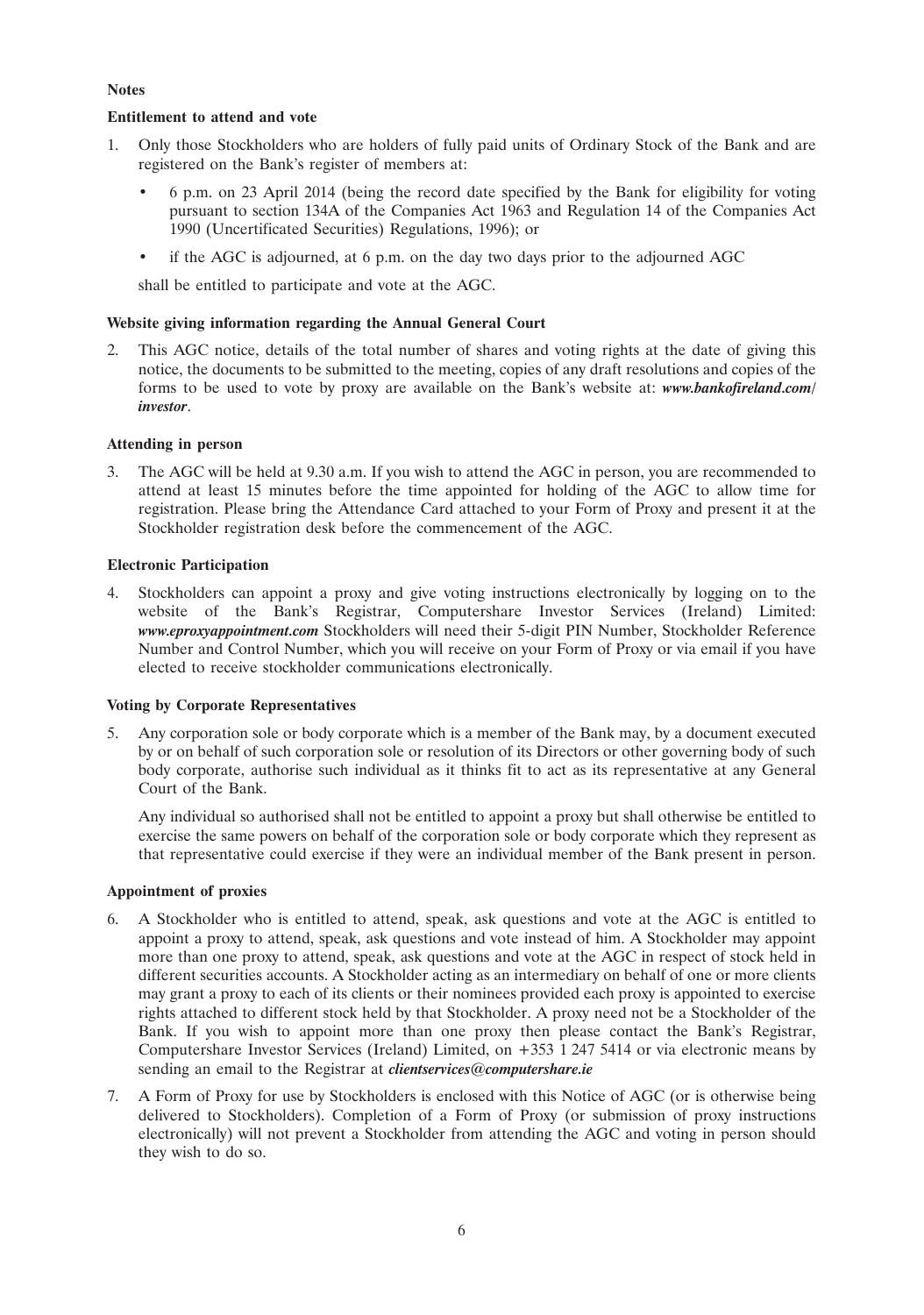8. In the case of joint holders, the vote of the senior who tenders a vote, whether in person or by proxy, will be accepted to the exclusion of the votes of the other registered holder(s) and, for this purpose, seniority will be determined by the order in which the names appear on the register of members.

## **Completion of a Form of Proxy**

9. To be valid, a Form of Proxy and any power or other authority under which it is executed (or a duly certified copy of any such power or authority) must be lodged with the Bank's Registrar, Computershare Investor Services (Ireland) Limited, P.O. Box 954, Heron House, Corrig Road, Sandyford Industrial Estate, Dublin 18, Ireland not later than 48 hours before the AGC or adjourned AGC or (in the case of a poll taken otherwise than at or on the same day as the AGC or adjourned AGC) at least 48 hours before the time appointed for the taking of a poll.

#### **Appointment of a proxy by a CREST Member**

- 10. CREST Members who wish to appoint a proxy or proxies by utilising the CREST electronic proxy appointment service may do so for the AGC and any adjournment(s) thereof by following the procedures laid down in the CREST Manual. CREST Personal Members or other CREST Sponsored Members, and those CREST Members who have appointed a voting service provider(s) should refer to their CREST Sponsor or voting service provider(s), who will be able to take appropriate action on their behalf.
- 11. In order for a proxy appointment or instruction made by means of CREST to be valid, the appropriate CREST message (a ''CREST Proxy Instruction'') must be properly authenticated in accordance with EUI's (Euroclear UK and Ireland) specifications and must contain the information required for such instructions, as described in the CREST Manual. The message (whether it constitutes the appointment of a proxy or an amendment to the instruction given to a previously appointed proxy) must be transmitted so as to be received by the Bank's Registrar, Computershare Investor Services (Ireland) Limited, (ID Number 3RA50) by the latest time(s) for receipt of proxy appointments specified in this Notice of AGC or adjourned AGC. For this purpose, the time of receipt will be taken to be the time (as determined by the time stamp applied to the message by the CREST Applications Host) from which Computershare Investor Services (Ireland) Limited is able to retrieve the message by enquiry to CREST in the manner prescribed by CREST.
- 12. CREST Members and, where applicable, their CREST Sponsors or voting service provider(s) should note that EUI does not make available special procedures in CREST for any particular messages. Normal system timings and limitations will therefore apply in relation to the input of CREST Proxy Instructions. It is the responsibility of the CREST Member concerned to take (or, if the CREST Member is a CREST Personal Member or Sponsored Member or has appointed a voting service provider(s), to procure that his CREST Sponsor or voting service provider(s) take(s)) such action as shall be necessary to ensure that a message is transmitted by means of the CREST system by any particular time. In this connection, CREST Members and, where applicable, their CREST Sponsors or voting service provider(s) are referred, in particular, to those sections of the CREST Manual concerning practical limitations of the CREST system and timings. The Bank may treat as invalid a CREST Proxy Instruction in the circumstances set out in Regulation  $35(5)(a)$  of the Companies Act 1990 (Uncertificated Securities) Regulations, 1996.

#### **Questions at the Annual General Court**

- 13. Under section 134C of the Companies Act, 1963, the Bank must (subject to any reasonable measures the Bank may take to identify Stockholders) answer any question you ask relating to the business being dealt with at the AGC unless:
	- (i) answering the question would interfere unduly with the preparation for the AGC or the confidentiality and business interests of the Bank; or
	- (ii) the answer has already been given on the Bank's website in a question and answer format; or
	- (iii) it appears to the Chairman of the AGC that it is undesirable in the interests of the good order of the meeting that the question be answered.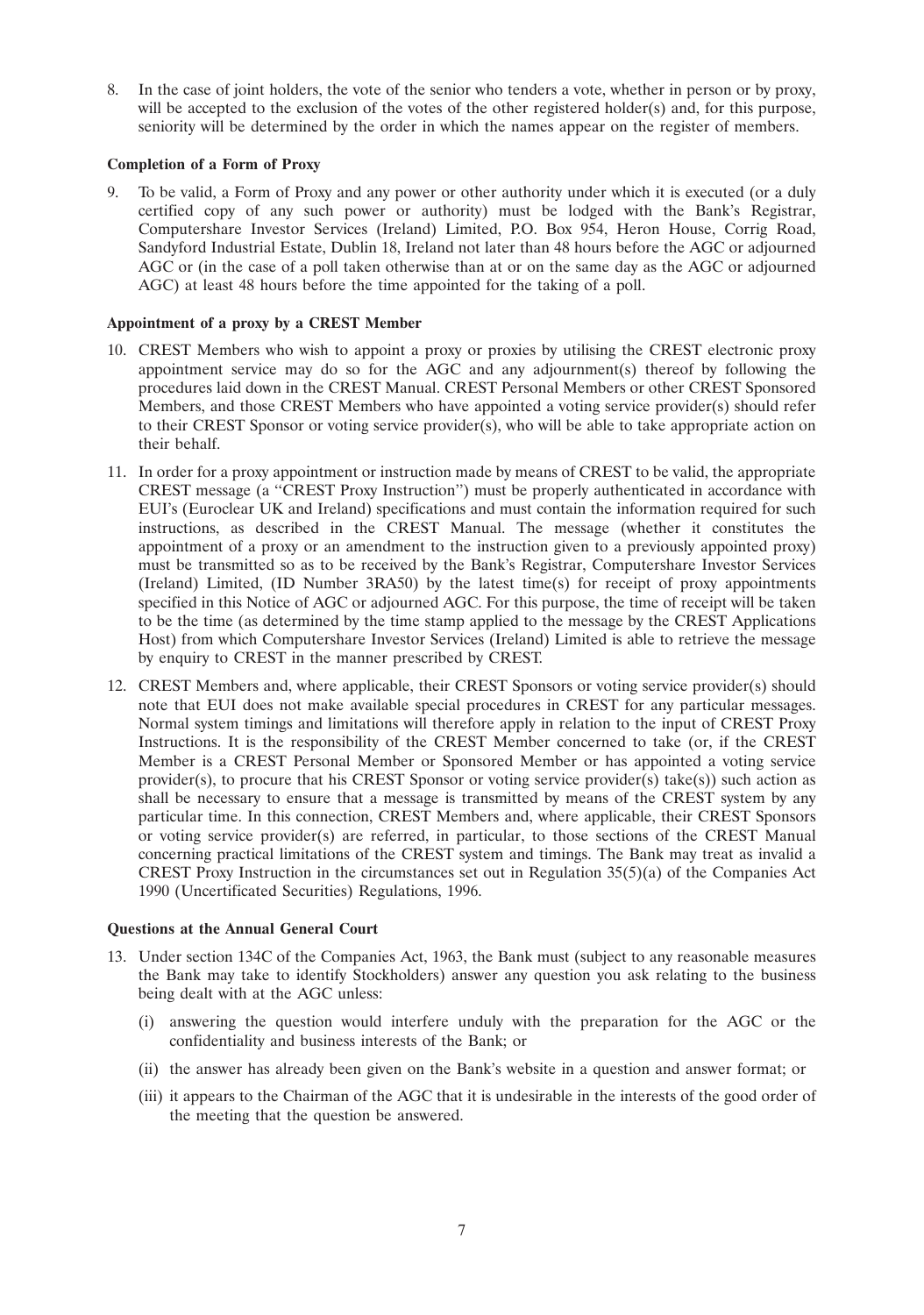#### **Submission of questions**

14. If you wish to submit a question in advance of the AGC, please send your question(s) by email to **agcquestions@boi.com** or send it in writing with your Form of Proxy to the Registrar by no later than four business days in advance of the AGC.

#### **Stockholders' right to table draft resolutions**

- 15. Stockholders holding 3% or more of the units of Ordinary Stock may table a draft resolution for an item on the agenda in accordance with the terms of section 133B of the Companies Act, 1963, subject to any contrary provision in company law. In order to exercise this right, the full text of the draft resolution and the agenda item to which it relates (or, if supporting a draft resolution tabled by another Stockholder, clearly identifying the draft resolution and agenda item which is being supported) must be received by the Secretary at Bank of Ireland, 40 Mespil Road, Dublin 4 or by email to **agcquestions@boi.com** no later than 42 days in advance of the AGC. Furthermore, Stockholders are reminded that there are provisions in company law which impose other conditions on the right of Stockholders to propose resolutions at any General Court of the Bank.
- 16. Stockholders holding 3% or more of the units of Ordinary Stock may put an item on the agenda of the AGC in accordance with Section 133B of the Companies Act, 1963. In order to exercise this right, written details of the item the Stockholders wish to have included in the AGC agenda together with a written explanation as to why the item is to be included in the agenda or a draft resolution to be adopted at the AGC must be received by the Secretary no later than 42 days in advance of the AGC.

#### **Voting on a Poll**

17. Pursuant to Section 138 of the Companies Act, 1963 where a poll is taken at the AGC, a Stockholder, present in person or by proxy, holding more than one unit of stock need not use all his/her votes or cast his/her votes in the same way.

# **Outstanding Stock Options**

18. As at 14 March 2014 (being the latest practicable date prior to publication of this Notice), the outstanding stock options issued by the Bank would result in the issue of 1,156,014 new units of Ordinary Stock if such stock options were to be exercised.

#### **Preference Stockholders**

19. Holders of the Sterling Preference Stock and euro Preference Stock, although entitled to receive copies of the Annual Report and Notice of any General Court, are not entitled to attend and vote at this meeting in respect of their holding of such stock.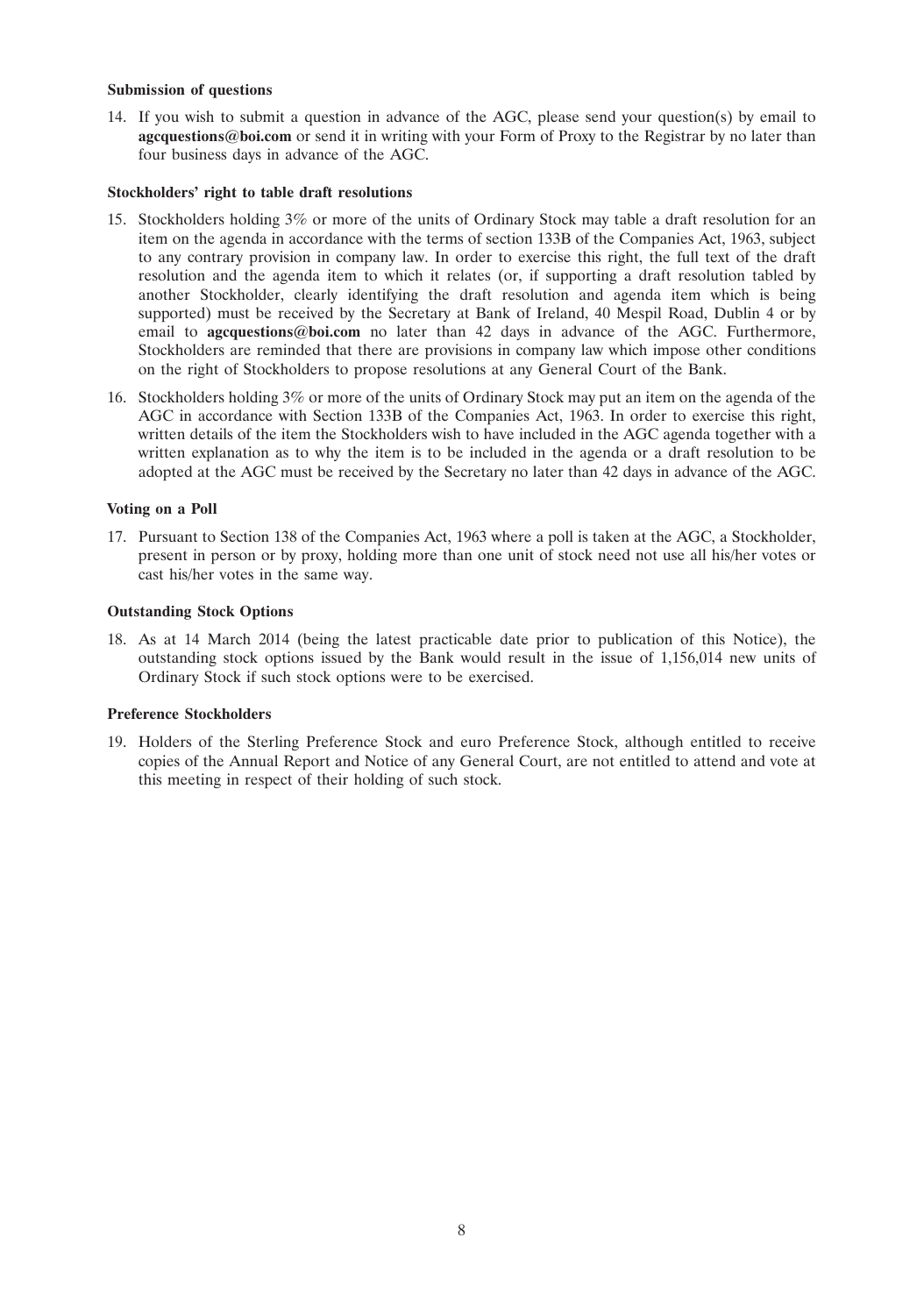# **LOCATION MAP**